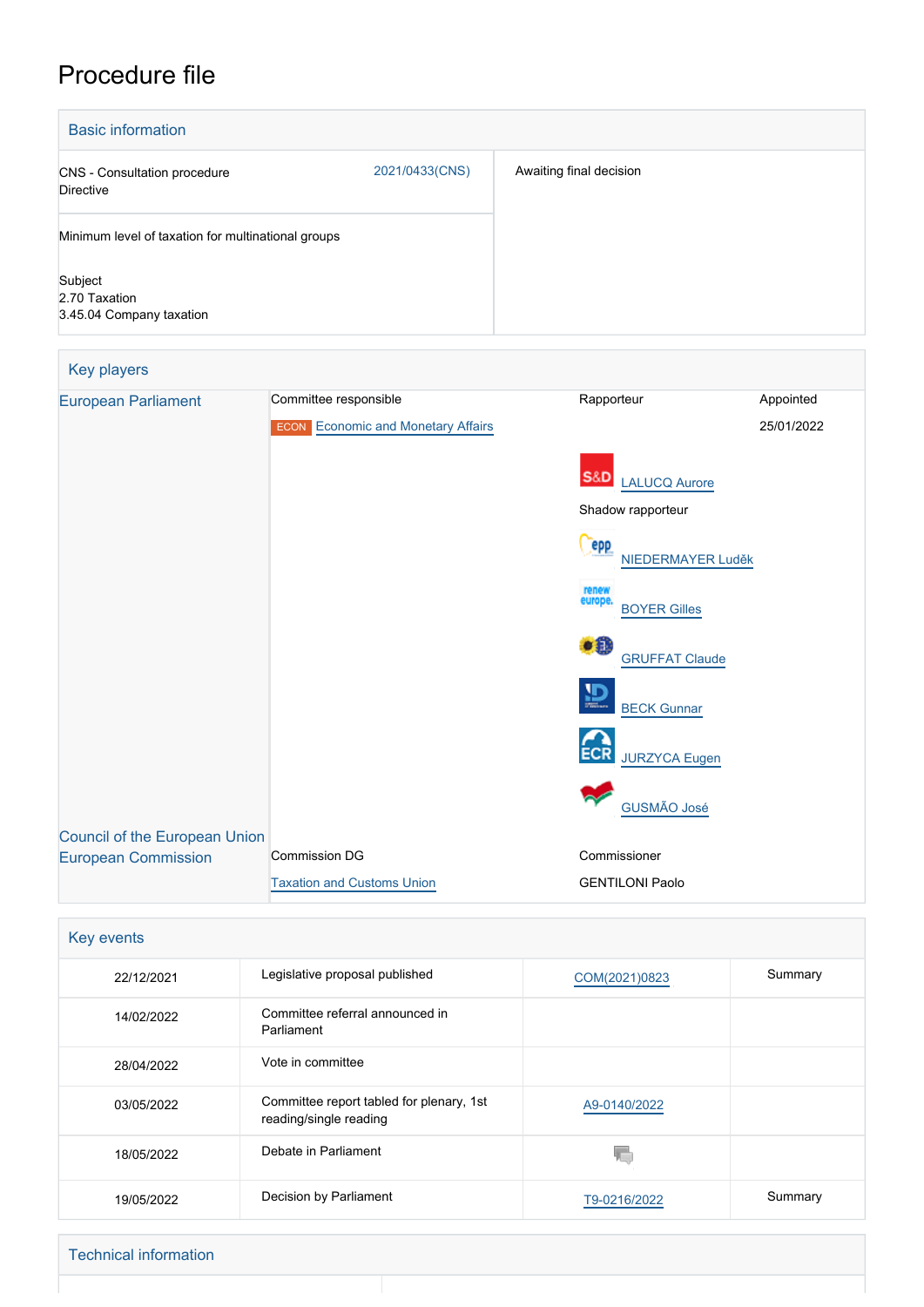| Procedure reference        | 2021/0433(CNS)                               |
|----------------------------|----------------------------------------------|
| Procedure type             | CNS - Consultation procedure                 |
| Procedure subtype          | Legislation                                  |
| Legislative instrument     | <b>Directive</b>                             |
| Legal basis                | Treaty on the Functioning of the EU TFEU 115 |
| Other legal basis          | Rules of Procedure EP 159                    |
| Stage reached in procedure | Awaiting final decision                      |
| Committee dossier          | ECON/9/08060                                 |

# Documentation gateway

| Legislative proposal                                                  |               | COM(2021)0823 | 22/12/2021 | EC         | Summary |
|-----------------------------------------------------------------------|---------------|---------------|------------|------------|---------|
| Document attached to the<br>procedure                                 |               | SWD(2021)0580 | 22/12/2021 | EC         |         |
| Committee draft report                                                |               | PE719.752     | 14/03/2022 | EP         |         |
| Economic and Social<br>Committee: opinion, report                     |               | CES6525/2021  | 23/03/2022 | <b>ESC</b> |         |
| Amendments tabled in<br>committee                                     |               | PE730.002     | 30/03/2022 | EP         |         |
| Committee of the Regions:<br>opinion                                  |               | CDR1727/2022  | 28/04/2022 | CofR       |         |
| Reasoned opinion                                                      | SE PARLIAMENT | PE731.657     | 29/04/2022 | <b>NP</b>  |         |
| Committee report tabled for<br>plenary, 1st reading/single<br>reading |               | A9-0140/2022  | 03/05/2022 | EP         |         |
| Text adopted by Parliament,<br>1st reading/single reading             |               | T9-0216/2022  | 19/05/2022 | EP         | Summary |

# Minimum level of taxation for multinational groups

PURPOSE: to swiftly implement the international agreement on minimum taxation of multinationals to ensure a global minimum effective tax rate of 15% for large multinationals operating in the European Union.

PROPOSED ACT: Council Directive.

ROLE OF THE EUROPEAN PARLIAMENT: the Council adopts the act after consulting the European Parliament but without being obliged to follow its opinion.

BACKGROUND: the anti-tax avoidance directives have laid down rules against the erosion of tax bases in the internal market and the shifting of profits out of the internal market. Those rules converted into Union law the recommendations made by the Organisation for Economic Cooperation and Development (OECD) in the context of the initiative against base erosion and profit shifting (BEPS) to ensure that profits of multinational enterprises (MNEs) are taxed where economic activities generating the profits are performed and where value is created.

The proposal delivers on the EU's pledge to move swiftly to implement the recent comprehensive tax reform agreement of the OECD and G20 inclusive framework agreed by 137 countries in October 2021 on a two-pillar solution to the tax challenges raised by the digitalisation of the economy, which aims to bring fairness, transparency and stability to the international corporate tax framework. The discussions centred around two main themes: Pillar 1, which deals with the partial reallocation of taxing rights, and Pillar 2, which concerns the minimum level of taxation of profits of multinational enterprises.

With the present proposal, the European Commission wishes to implement Pillar 2 of the Global Agreement. There is a political urgency to move forward with the project - i.e. to apply the OECD Model Rules in the EU from the beginning of 2023, as agreed by the Inclusive Framework.

CONTENT: the proposed directive sets out the method for calculating the effective tax rate by jurisdiction and includes clear and legally binding rules that will ensure that large groups operating in the EU pay a minimum rate of 15% for each jurisdiction in which they operate.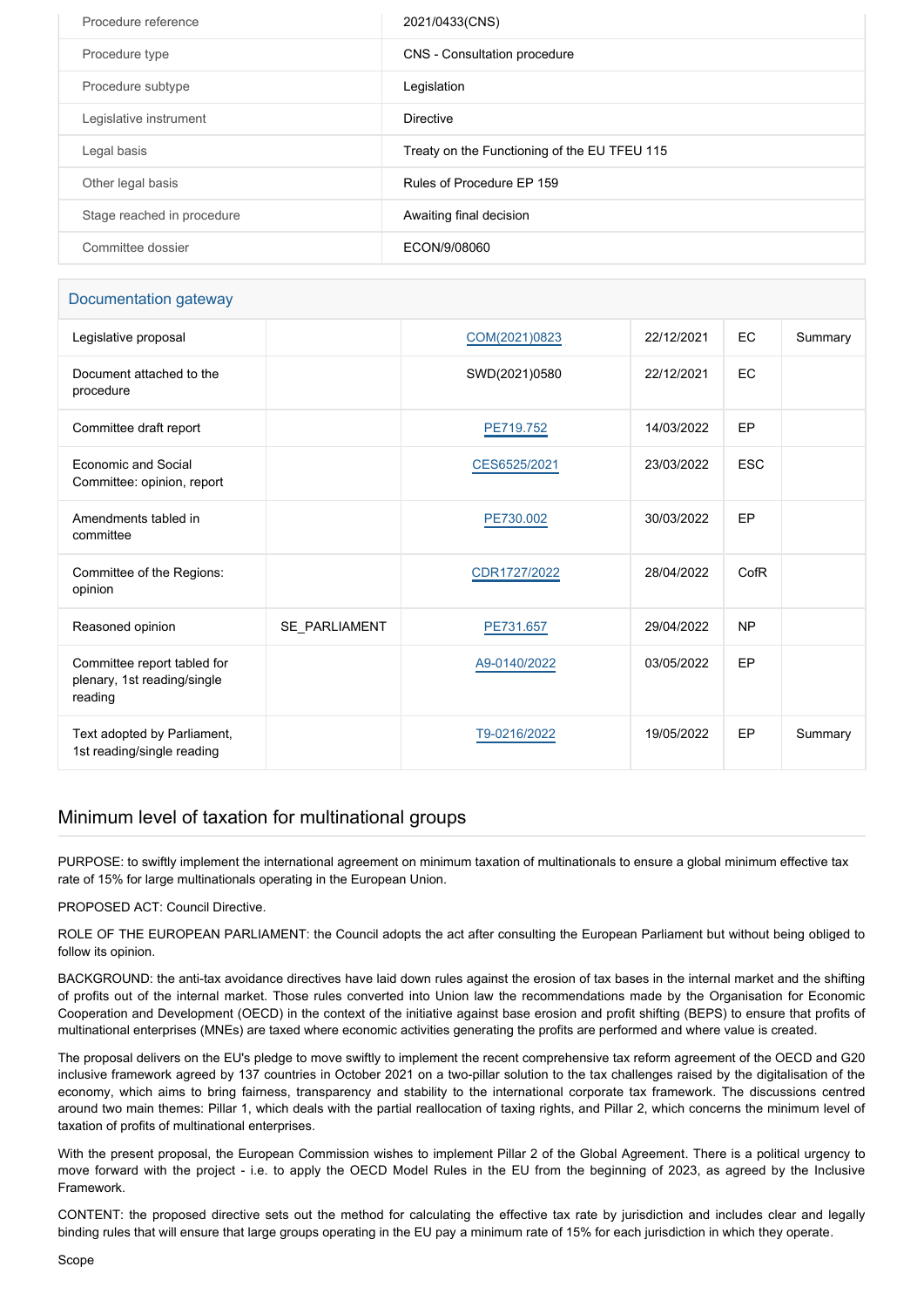The proposed Directive will apply to any large group, both domestic and international, including the financial sector, with combined financial revenues of at least EUR 750 million a year in its consolidated financial statements in at least two of the last four consecutive fiscal years, and with either a parent company or a subsidiary situated in an EU Member State.

Governmental entities, international organisations, non-profit organisations, pension fund and investment funds are excluded from the scope of the Directive.

## Calculation of the effective tax rate

The proposal provides that if the effective tax rate applicable to entities in a given jurisdiction is below the 15% minimum, then the group will have to pay a top-up tax to bring its rate up to 15%. This top-up tax is known as the Income Inclusion Rule'. This top-up applies irrespective of whether the subsidiary is located in a country that has signed up to the international OECD/G20 agreement or not.

The effective tax rate is established per jurisdiction by dividing taxes paid by the entities in the jurisdiction by their income.

## Groups established in a third country

The proposal also ensures effective taxation in cases where the parent company is located outside the EU in a low-tax country which does not apply equivalent rules. Member States would then apply the under-taxed payments rule, designed as a safety net to the primary income inclusion rule.

In practice, a Member State will collect the top-up tax due at the level of the entire group if some jurisdictions where entities are based impose tax below the minimum level and do not impose any domestic top-up tax.

#### Exemptions

In order to reduce compliance burdens in low-risk situations, an exclusion applies to minimal amounts of profit: the de minimis income exclusion. This is when profits of the MNE groups constituent entities in a jurisdiction are below EUR 1 million and revenues below EUR 10 million. To reduce the impact on groups carrying out real economic activities, companies will be able to exclude an amount of income equal to 5% of the value of tangible assets and 5% of payroll.

Moreover, due to its highly volatile nature and the long economic cycle of this industry, the international shipping sector has traditionally been subject to alternative or supplementary tax regimes in Member States. The proposal therefore excludes income generated by this sector from the scope of application.

#### Special rules for mergers and acquisitions

The proposal contains special rules for mergers, acquisitions, joint ventures and certain multi-parented multinational enterprises. It provides for the application of a consolidated revenue threshold to group members in a merger or demerger situation.

# Minimum level of taxation for multinational groups

The European Parliament adopted by 503 votes to 46, with 48 abstentions, following a special legislative procedure (consultation), a legislative resolution on the proposal for a Council directive on ensuring a global minimum level of taxation for multinational groups in the Union.

The aim of the Directive is to transpose into EU law the reform of the rules on international corporate taxation that was agreed by the OECD and the G20 in December 2021. It sets out the method for calculating the effective tax rate by jurisdiction and includes clear and legally binding rules that will ensure that large groups operating in the EU pay a minimum rate of 15% for each jurisdiction in which they operate.

The Directive will apply to any large group, both domestic and international, including the financial sector, with combined financial revenues of at least EUR 750 million a year in its consolidated financial statements in at least two of the last four consecutive fiscal years.

Parliament approved the main elements of the Commission's proposal, including maintain the proposed timetable and the deadline of 31 December 2022 for implementation, to allow for rapid implementation of the legislation.

However, Members made some changes to the Commission's proposal.

## Location of a constituent entity

An amendment clarifies that a constituent entity other than a flow-through entity should be deemed to be located in the jurisdiction where it is considered as resident for tax purposes based on its place of effective management, namely the place where key management and commercial decisions that are necessary for the conduct of business are taken, place of creation or similar criteria that reflect real economic activities in accordance with this Directive and the GloBE Model Rules.

#### Anti-avoidance rules

Members wanted to reduce some of the exemptions proposed by the Commission, and to limit the possibility of abuse by including a specific article that includes rules to combat tax avoidance schemes.

For the purposes of calculating the top-up tax, Member States should disregard any arrangement or series of arrangements which, having been put in place for the essential purpose of obtaining a tax advantage that defeats the object or purpose of this Directive, is not genuine, having regard to all relevant facts and circumstances.

An arrangement or a series of arrangements that is disregarded under the Directive should be treated, for the purpose of calculating the tax base, by reference to its economic substance.

The Commission is empowered to adopt delegated acts in order to lay down more detailed rules against tax avoidance, in particular to take into account future modifications of the GloBE Model Rules.

## Reporting obligations

Where no constituent entity has been appointed by other constituent entities of the MNE group, the designated local entity in charge of filing